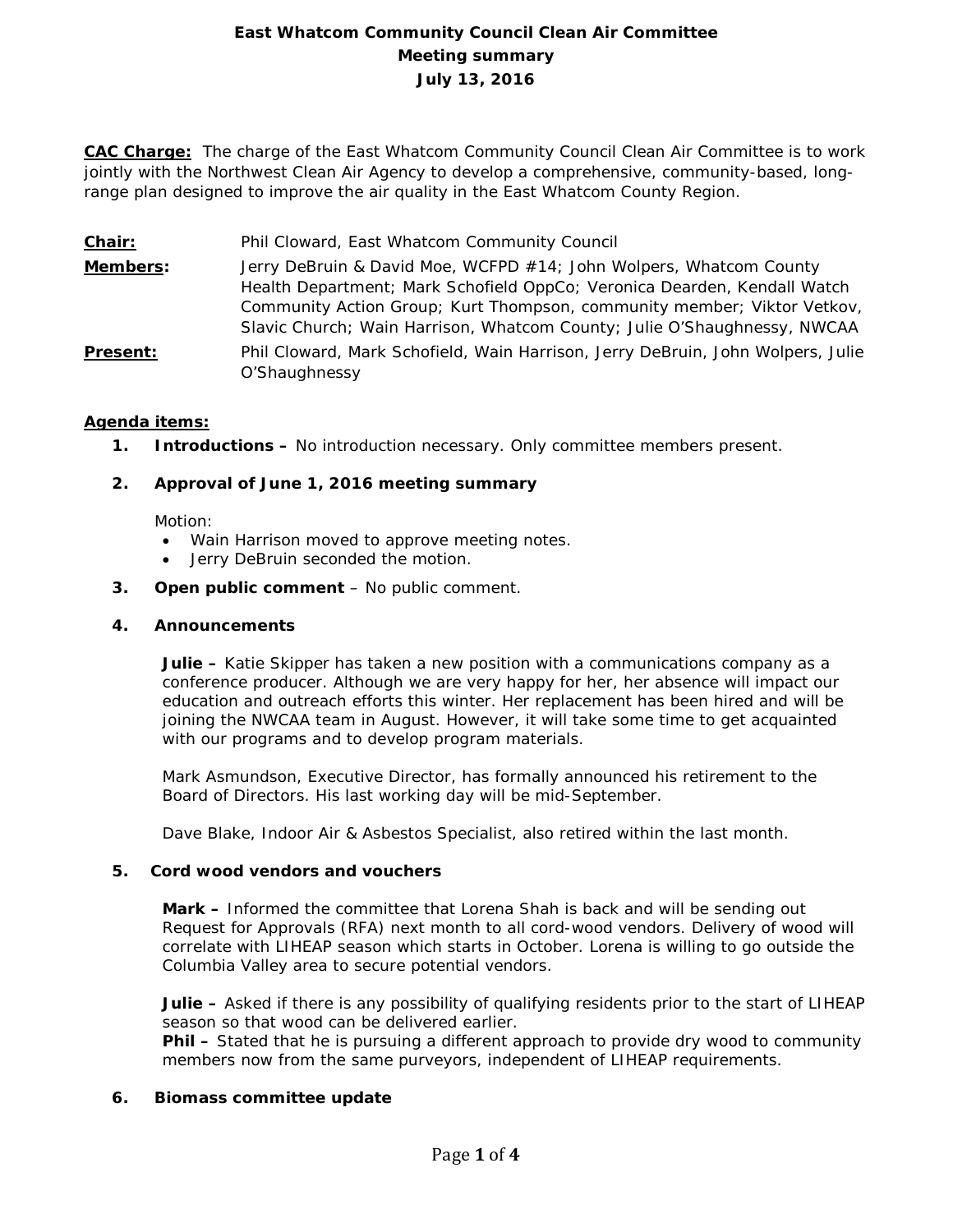**Phil –** Still need to meet with Wain and the Port of Bellingham regarding the proposed pellet plant; Wain about applicable code requirements and the Port regarding land ownership and usage. In addition, Phil and Paul Schissler will meet with the new Director of the Opportunity Council, Greg Winter.

Phil has contacted the water district regarding water availability. One of the main issues is septic. Phil is investigating the possibility of collecting and hauling waste to the treatment plant instead of building a designated septic system for the biomass project. Phil also discovered a lead on a 500KW steam generator to be used at the site.

**Wain –** Some businesses related to biomass may be permitted outright without any code changes or special permits**.** There are some industrial plants that have centralized systems that collect flow and haul to treatment plants. Approval of septic design is based on the number of persons it serves.

**John –** There is currently a system in Blaine, similar to the one Phil described, where flow from independent septic tanks is routed to a common line that feeds the sewage treatment plant. However, permitting of a permanent facility that collects and hauls waste on a regular basis may not be allowed.

**Julie –** NWCAA should be contacted to ensure that all permitting requirements are addressed.

**Phil –** Acknowledged that contact with NWCAA regarding permitting is necessary.

#### **7. Residential woodsheds; construction & delivery**

**Phil –** The wood shed program has wrapped up and the trailer returned for this school year. Construction and delivery of the remaining 25 sheds will start again when school starts back up in the fall.

**Julie –** Looking for new and additional opportunities to connect with community members regarding wood sheds and change-out recipients.

**Phil –** Coordinating efforts with Community Connections contact person on outreach efforts.

### **8. NWCAA burn ban communication strategy**

**Julie –** As a result of staffing changes in the communication department, the following is in place for NWCAA:

- There will be no burn ban enforcement this winter because of insufficient time and resources to deliver a clear message as to what a burn ban is and what it means.
- The delivery of two very important messages, what is a burn ban and what happens when a burn ban is called, is too ambitious for one heating season.
- Outreach for winter-heating season of 2016-17 on burn bans (stage 1 and stage 2), exemptions (what is an exemption is and how to apply- low income, breakdown, inadequate source of heat, emergency exemption), and available resources will continue.
- Work to establish notification systems that will inform the community about burn bans (local websites, Facebook, resource center newsletter, etc.).
- Continue effort to issue warnings and/or violations for excess opacity during poor air quality or for recalcitrant burners who have been previously contacted.
- Develop communications materials with our new Communications Manager.
- Establish enforcement and penalty protocol, including a path to zero penalty.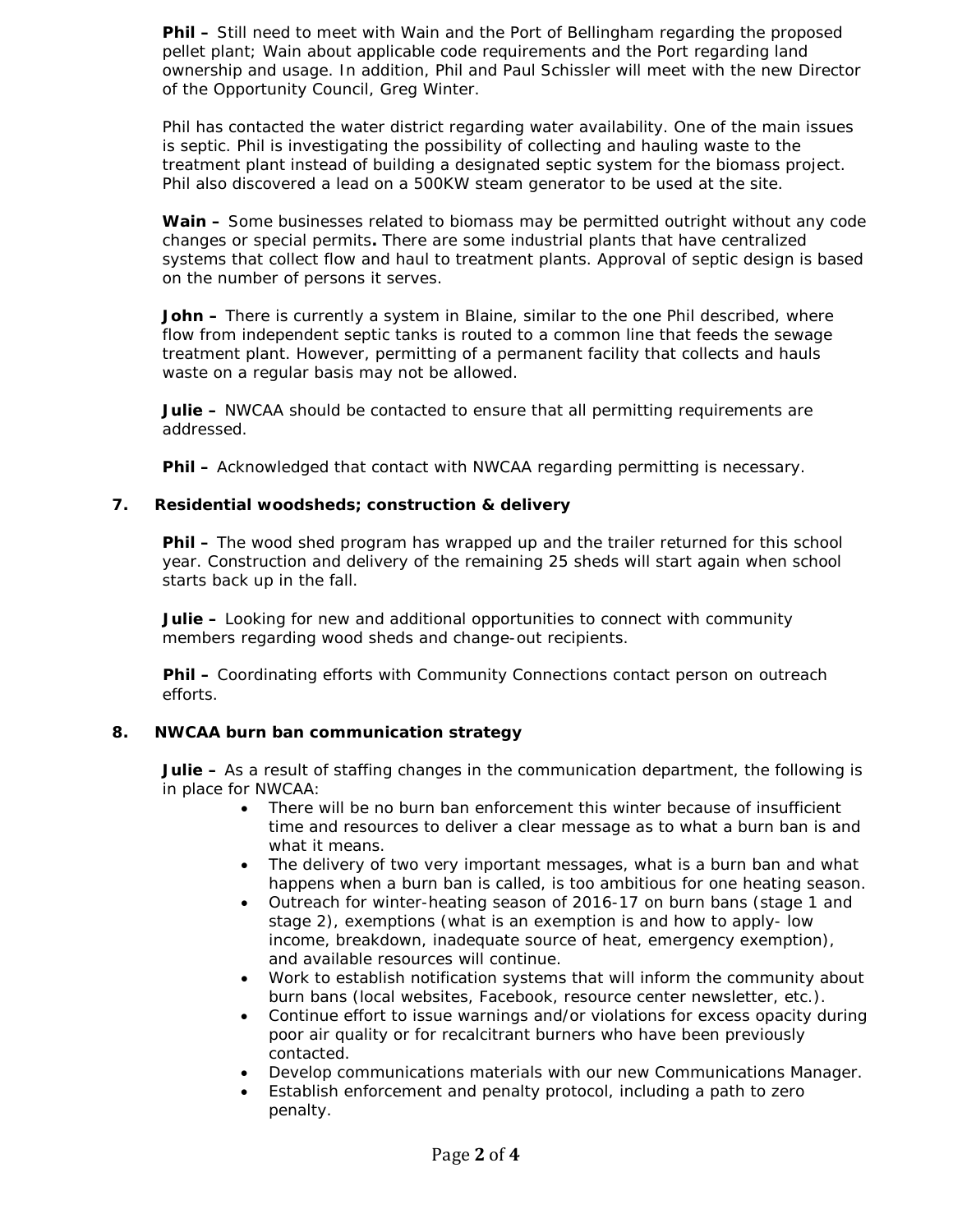**Phil –** When burn bans are in place, there should be some means of monitoring it so that when the air quality is below the burn ban threshold people are notified that they can burn again. There only 5-10 days out of the year that would qualify for burn ban days. Winter in the valley lasts about 160-180 days. There is a need to be proactive and say that when air quality is getting poor, that is the time to pay attention. This is more effective than a punitive approach.

**Jerry –** A continued positive message to burn cleanly is very important. This may help avoid the need to call a ban.

**Wain –** Perhaps there can be a sign at the fire department that indicates whether the burn ban is on or off.

**Julie –** Is open to considering the installation of a sign just for burn bans.

**Phil –** Advocates for NWCAA's potential support for a new sign in front of the resource center.

**Mark –** In terms of the exemption, does a person have to actively apply prior to the burn ban or is there an "after-the-fact" exemption?

**Julie –** There is one emergency exemption, but the goal is to have exemptions filed with NWCAA prior to a burn ban being called. Will work with Mark (OppCo) and Skagit Community Action to coordinate completion of exemption forms during Opportunity Council intake process.

Regarding burn bans, a one-day exceedance of the federal standard does not necessarily mean that a burn ban will be called. A burn ban may be called when it's predicted through forecasting that the 24-hr average will reach or exceed 35 micrograms per cubic meter (federal standard) within 48 hours and weather conditions are highly unlikely to help decrease particulate.

**Jerry –** To capture people's attention, perhaps putting flags up during air quality burn ban levels would be effective.

### **9. Strategic Plan**

**Julie –** Emailed committee members the requested strategic plan documents from several years ago. Not sure how useful they are currently since they were preliminary in nature.

**Wain –** It seems like we need the bulk of a meeting to get started on drafting a current strategic plan. The handout, Strategic Plan General Overview, is only a framework.

**Julie –** If useful, can take components that we've identified and put them into a format similar to NWCAA's strategic plan. Outcome areas broadly describe the Agency's work. For each outcome area goals, objectives, strategies, and measures associated with the outcome areas are identified.

**Wain –** Several months ago a summary of what the committee has done was sent to Whatcom County Council. Perhaps that summary would be a good starting place to populate a draft strategic plan.

**Julie –** Will send NWCAA's strategic plan to committee members for their feedback as to whether or not parts or all of the plan would be useful for the committee's purpose. (Plan sent to committee members during the meeting).